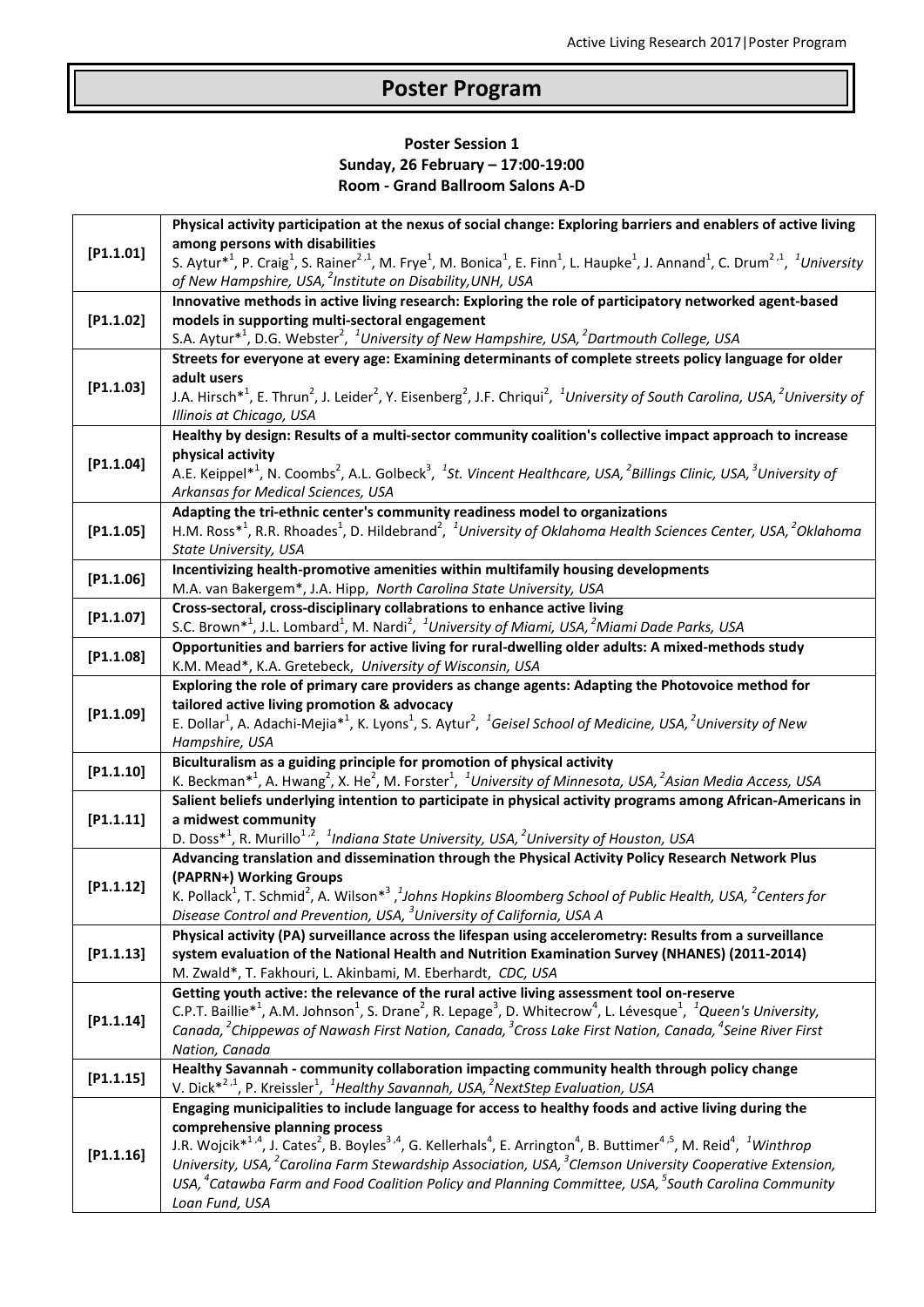|           | Shared use among faith communities                                                                                                                                                                |
|-----------|---------------------------------------------------------------------------------------------------------------------------------------------------------------------------------------------------|
| [P1.1.17] | A. Hardison Moody <sup>1</sup> , J.N. Bocarro <sup>1</sup> , M.B. Edwards <sup>1</sup> , A. Stein <sup>2</sup> , M.A. Kanters <sup>*1</sup> , D. Sherman <sup>2</sup> , L. Rhew <sup>2</sup> , W. |
|           | Stallings <sup>3</sup> , S. Bowen <sup>1</sup> , <sup>1</sup> NC State University, USA, <sup>2</sup> North Carolina Division of Public Health, USA, <sup>3</sup> North                            |
|           | Carolina Council of Churches, USA                                                                                                                                                                 |
|           | Organized leisure activities and children's commuting behaviour: The impact of decentralized community                                                                                            |
| [P1.2.01] | sport facilities                                                                                                                                                                                  |
|           | M. Kanters*, R. Venditti, J. Casper, K. Bunds, N. Rajagopalan, T. Carlton, NC State University, USA                                                                                               |
| [P1.2.02] | MN walks: How we created a roadmap for a statewide pedestrian plan                                                                                                                                |
|           | K. Corbin* <sup>1</sup> , J. Hadzic <sup>2</sup> , <sup>1</sup> Minnesota Department of Health, USA, <sup>2</sup> Minnesota Department of Transportation,                                         |
|           | <b>USA</b><br>Promoting bicycling in the face of "Bikelash" - Why bicyclists break the law, and what it means for                                                                                 |
| [P1.2.03] | encouraging active transportation                                                                                                                                                                 |
|           | D. Piatkowski $*^1$ , W. Marshall <sup>2</sup> , A. Johnson <sup>3</sup> , <sup>1</sup> University of Nebraska - Lincoln, USA, <sup>2</sup> University of Colorado                                |
|           | Denver, USA, <sup>3</sup> University of Colorado Boulder, USA                                                                                                                                     |
|           | To gate or not to gate: Developing a new planning theory for gated communities                                                                                                                    |
| [P1.2.04] | J.R. Frantz*, C.A. Cilek, N/A, USA                                                                                                                                                                |
|           | How to measure effects of a campaign - case study from Go cycling Denmark                                                                                                                         |
| [P1.2.05] | H.M. Scheller*, V.B. Gunge, I. Sommer, Danish Cancer Society, Denmark                                                                                                                             |
|           | Pedestrian counts using archived webcam imagery: A validation study                                                                                                                               |
| [P1.2.06] | S. Mooney <sup>3</sup> , A. Manteiga <sup>1</sup> , C. Alberico <sup>2</sup> , J.A. Hipp <sup>*1</sup> , <sup>1</sup> Washington University in St. Louis, USA, <sup>2</sup> North Carolina        |
|           | State University, USA, <sup>3</sup> University of Washington, USA                                                                                                                                 |
|           | Active transportation behaviors among Washington DC area children and the association with parental                                                                                               |
| [P1.2.07] | perceived built environment variables                                                                                                                                                             |
|           | J.D. Roberts <sup>*1</sup> , L. Rodkey <sup>1</sup> , R. Ray <sup>1</sup> , B.E. Saelens <sup>2,3</sup> , <sup>1</sup> University of Maryland College Park, USA, <sup>2</sup> University of       |
|           | Washington, USA, <sup>3</sup> Seattle Children's Research Institute, USA                                                                                                                          |
| [P1.2.08] | Who can be physically active and where? A spatial epidemiology analysis of the Active Living Index (ALI)                                                                                          |
|           | M. Bernardinello, UW Madison, USA                                                                                                                                                                 |
| [P1.3.01] | Assessing the impact over time of play in structured and unstructured sport and physical activity settings<br>on children's emotional, social, and psychological well-being                       |
|           | M.T. Bowers*, K. Kim, University of Texas at Austin, USA                                                                                                                                          |
|           | Perspectives on a brownfield redevelopment: The successes and challenges of Depot Park in Gainesville, FL                                                                                         |
| [P1.3.02] | S. Vidal-Finn <sup>*1</sup> , C. Harvey <sup>2</sup> , O. Baber <sup>1</sup> , <sup>1</sup> City of Gainesville Community Redevelopment Agency, USA, <sup>2</sup> City of                         |
|           | Gainesville Parks, Recreation and Cultural Affairs, USA                                                                                                                                           |
|           | Partnerships, parks and people: A multi-sector effort to form an urban sports league                                                                                                              |
| [P1.3.03] | L.B. Elliott <sup>*1</sup> , C.E. Ingrassia <sup>1</sup> , <sup>1</sup> DeSales Community Housing Corporation, USA, <sup>2</sup> Saint Louis City Board of                                        |
|           | Alderman, USA                                                                                                                                                                                     |
| [P1.3.04] | Park and playground affordance generated physical activity                                                                                                                                        |
|           | K. Hurst*, C. Lee, Texas A&M University, USA                                                                                                                                                      |
| [P1.3.05] | Public health, public art, public space: Exploring recreational placemaking in the Bronx                                                                                                          |
|           | K. LaBuz*, J. Langham, NYC Department of Health and Mental Hygiene, USA                                                                                                                           |
|           | Association between park facilities and objectively measured physical activity among adults                                                                                                       |
| [P1.3.06] | O.T. Stewart <sup>*1</sup> , A.V. Moudon <sup>1</sup> , B.E. Saelens <sup>1,2</sup> , <sup>1</sup> University of Washington, USA, <sup>2</sup> Seattle Children's Research<br>Institute, USA      |
|           | I can't stop playing with my pickle: Pickleball motivations and constraints to participation                                                                                                      |
| [P1.3.07] | J. Casper, North Carolina State University, USA                                                                                                                                                   |
|           | Exploring the impact of mobile technology for youth empowerment and advocacy for healthy community                                                                                                |
|           | policy, systems, and environmental change                                                                                                                                                         |
| [P1.3.08] | G.M. Besenyi <sup>*1</sup> , B. Schooley <sup>2</sup> , B.M. Turner-McGrievy <sup>2</sup> , S. Wilcox <sup>2</sup> , S.A. Wilhelm Stanis <sup>3</sup> , A.T.                                      |
|           | Kaczynski <sup>2</sup> , <sup>1</sup> Augusta University, USA, <sup>2</sup> University of South Carolina, USA, <sup>3</sup> University of Missouri, USA                                           |
|           | The association of built environment and physical activity in public housing estates in Hong Kong-a unique                                                                                        |
| [P1.4.01] | research opportunity to address the self-selection bias                                                                                                                                           |
|           | Y. Lu, City University of Hong Kong, Hong Kong                                                                                                                                                    |
|           | The effectiveness of interventions to maintain physical activity in a post-cardiac rehabilitation                                                                                                 |
| [P1.4.02] | population: A systematic review and meta-analysis                                                                                                                                                 |
|           | N. Martinello* <sup>1,2</sup> , R. Reid <sup>1,2</sup> , S. Saunders <sup>1</sup> , <sup>1</sup> University of Ottawa, Canada, <sup>2</sup> University of Ottawa Heart                            |
|           | Institute, Canada                                                                                                                                                                                 |
| [P1.4.03] | Adolescents' perception of environmental features and its association with life satisfaction                                                                                                      |
|           | J. Mota*, A. Pizarro, M.P. Santos, CIAFEL-FADEUP, Portugal                                                                                                                                        |
| [P1.4.04] | Association of greenspace and objectively-measured physical activity duration and intensity among                                                                                                 |
|           | working-age adults<br>E. Rees-Punia*, J.L. Gay, University of Georgia, USA                                                                                                                        |
|           |                                                                                                                                                                                                   |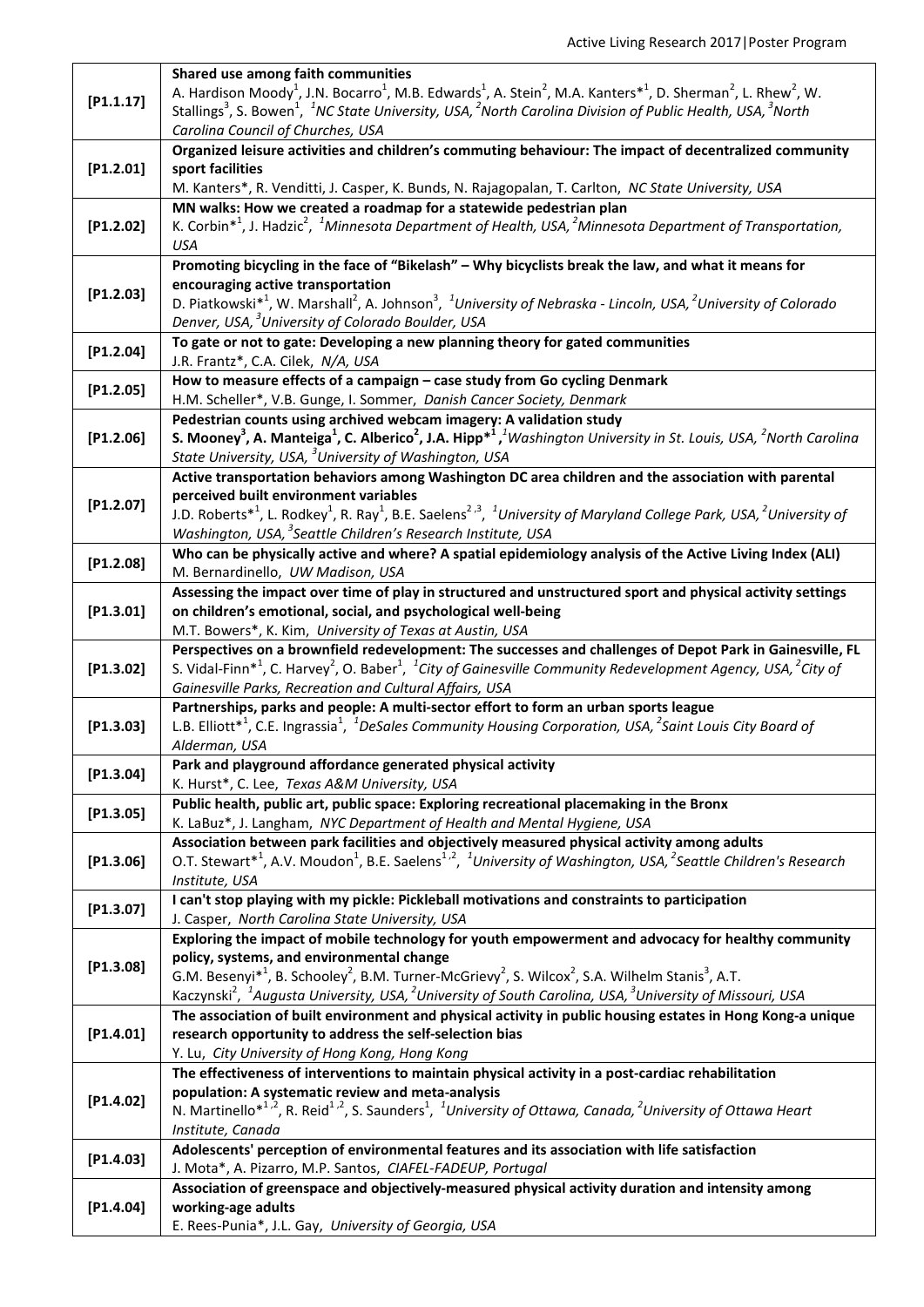|           | Stand up to work: Promoting movement in the workplace with adjustable workstations                                                                                                                                                                                                                                                                            |
|-----------|---------------------------------------------------------------------------------------------------------------------------------------------------------------------------------------------------------------------------------------------------------------------------------------------------------------------------------------------------------------|
| [P1.4.05] | A. Claflin <sup>*1</sup> , K. Baumet <sup>2</sup> , S. Rajupet <sup>2</sup> , M. Foley <sup>2</sup> , J. Doucette <sup>2</sup> , E. Garland <sup>2</sup> , <sup>1</sup> Center for Active Design, USA,                                                                                                                                                        |
|           | <sup>2</sup> Icahn School of Medicine at Mount Sinai, USA                                                                                                                                                                                                                                                                                                     |
|           | Urban context influencing childhood physical activity in a metropolitan city: The perspectives of family,                                                                                                                                                                                                                                                     |
| [P1.4.06] | daycare, and neighborhood                                                                                                                                                                                                                                                                                                                                     |
|           | S. Yoo <sup>*1</sup> , E. Ha <sup>2</sup> , D.H. Kim <sup>1</sup> , <sup>1</sup> Seoul National University, Republic of Korea, <sup>2</sup> Korea Health Foundation, Republic                                                                                                                                                                                 |
|           | of Korea                                                                                                                                                                                                                                                                                                                                                      |
|           | Variability of semi-rural environments and the association with mortality due to chronic disease among                                                                                                                                                                                                                                                        |
| [P1.4.07] | participants of the Bogalusa Heart Study                                                                                                                                                                                                                                                                                                                      |
|           | C.E. Anderson*, Q.C. Chukwurah, L. Bazzano, J. Gustat, Tulane University, USA                                                                                                                                                                                                                                                                                 |
| [P1.4.08] | Parent's perceptions of residential neighbourhood and its association with sedentary behaviours and                                                                                                                                                                                                                                                           |
|           | outdoor play                                                                                                                                                                                                                                                                                                                                                  |
|           | A.M. Machado-Rodrigues <sup>*1</sup> , E. Emanuel Stamatakis <sup>2</sup> , R. Jago <sup>3</sup> , A. Gama <sup>1</sup> , I. Mourão <sup>4</sup> , H. Nogueira <sup>1</sup> , V. Matos <sup>5</sup> ,                                                                                                                                                         |
|           | C. Padez <sup>1</sup> , <sup>1</sup> University of Coimbra, Portugal, <sup>2</sup> University of Sydney, Australia, <sup>3</sup> University of Bristol, UK,                                                                                                                                                                                                   |
|           | <sup>4</sup> University of Tras-os-Montes and Alto Douro, Portugal, <sup>5</sup> University of Lisbon, Portugal                                                                                                                                                                                                                                               |
| [P1.4.09] | Creating safer streets for all: Complete street policies in Northern Kentucky                                                                                                                                                                                                                                                                                 |
|           | K. Schwegman*, E. Steffer, Northern Kentucky Health Department, USA<br>Experiences from designing a successful national campaign promoting physical activity though everyday                                                                                                                                                                                  |
| [P1.4.10] | bicycling - promoters and pitfalls                                                                                                                                                                                                                                                                                                                            |
|           | H.M. Scheller, I. Sommer*, V.B. Gunge, Danish Cancer Society, Denmark                                                                                                                                                                                                                                                                                         |
|           | Walking for transport in the neighbourhood is associated with greater accessibility but worse pedestrian                                                                                                                                                                                                                                                      |
| [P1.4.11] | experience                                                                                                                                                                                                                                                                                                                                                    |
|           | J.C. Stockton*, S. Scholes, J.S. Mindell, University College London, UK                                                                                                                                                                                                                                                                                       |
|           | Health impact assessment of walking to school in Barcelona, Spain                                                                                                                                                                                                                                                                                             |
| [P1.5.01] | D. Rojas-Rueda <sup>*1,2</sup> , M.J. Nieuwenhuijsen <sup>1,2</sup> , M. Vrijheid <sup>1,2</sup> , <sup>1</sup> JSGlobal, Spain, <sup>2</sup> University Pompeu Fabra, Spain                                                                                                                                                                                  |
|           | From the researcher to the practitioner: A randomized control trial comparing in-person to distance                                                                                                                                                                                                                                                           |
| [P1.5.02] | training of afterschool program leaders on using policy and practice audit tool                                                                                                                                                                                                                                                                               |
|           | R. Ajja*, D.S. Ward, S.N. Blair, M.W. Micheal, A.T. Kaczynski, University of South Carolina, USA                                                                                                                                                                                                                                                              |
|           | Feasibility of interrupting prolonged sitting with activity to enhance movement and learning in the                                                                                                                                                                                                                                                           |
| [P1.5.03] | classroom: Preliminary results from the InPACT project                                                                                                                                                                                                                                                                                                        |
|           | R.E. Hasson*, B. Ransier, U.S. Vance, D. Stockdill, N. Colabianchi, T. Ajibewa, L. Beemer, M.P.                                                                                                                                                                                                                                                               |
|           | O'Sullivan, University of Michigan, USA                                                                                                                                                                                                                                                                                                                       |
|           | Thermal comfort and uv radiation in schoolyards: Implications for microclimatic design and physical                                                                                                                                                                                                                                                           |
| [P1.5.04] | activity                                                                                                                                                                                                                                                                                                                                                      |
|           | J.K. Vanos <sup>*1</sup> , M. Lochbaum <sup>1</sup> , <sup>1</sup> University of California San Diego, USA, <sup>2</sup> Texas Tech University, USA                                                                                                                                                                                                           |
|           | Disparities in leisure-time physical activity levels and school environment in southeast Los Angeles                                                                                                                                                                                                                                                          |
| [P1.5.05] | C. Vega-Herrera* <sup>1</sup> , M. Lara <sup>2</sup> , A. Escaron <sup>1</sup> , J. Chung <sup>1</sup> , N. Steers <sup>3</sup> , M. Serota <sup>1</sup> , M. Hochman <sup>1,4</sup> , <sup>1</sup> AltaMed Health<br>Services Corp., USA, <sup>2</sup> Childrens Hospital of Los Angeles, USA, <sup>3</sup> David Geffen School of Medicine at University of |
|           | California, Los Angeles, USA, <sup>4</sup> Keck School of Medicine of the University of Southern California, USA                                                                                                                                                                                                                                              |
|           | Do single entry communities and cul-de-sacs serve as a barrier to active transport to school                                                                                                                                                                                                                                                                  |
| [P1.5.06] | C.A. Coughenour, S. Clark, A. Singh, J. Huebner, T. Bungum*, University of Nevada, USA                                                                                                                                                                                                                                                                        |
|           | Understanding the breadth and depth of activity breaks in a Wisconsin school district                                                                                                                                                                                                                                                                         |
| [P1.5.07] | D. Nelson <sup>*1</sup> , M. DeNomie <sup>1</sup> , P. Silha <sup>2</sup> , V. Loehr <sup>2</sup> , R. Lakowske <sup>2</sup> , B. Magnuson <sup>3</sup> , C. Guse <sup>1</sup> , M. Wolff <sup>1</sup> , <sup>1</sup> Medical                                                                                                                                 |
|           | College of Wisconsin, USA, <sup>2</sup> La Crosse County Health Department, USA, <sup>3</sup> School District of La Crosse, USA                                                                                                                                                                                                                               |
|           | Active class space: Preliminary studies of classroom affordances for in-class physical activity breaks                                                                                                                                                                                                                                                        |
| [P1.5.08] | U.S. Vance*, M.S.F. Curry, R. Hasson, B. Ransier, D. Stockhill, C. Locke, Y.N. Tran, C. Maj, M. Ai, University of                                                                                                                                                                                                                                             |
|           | Michigan, USA                                                                                                                                                                                                                                                                                                                                                 |
| [P1.5.09] | Analysis of student travel patterns and transportation choices within a university campus setting                                                                                                                                                                                                                                                             |
|           | V.P. Sisiopiku, O.E. Ramadan*, University of Alabama at Birmingham, USA                                                                                                                                                                                                                                                                                       |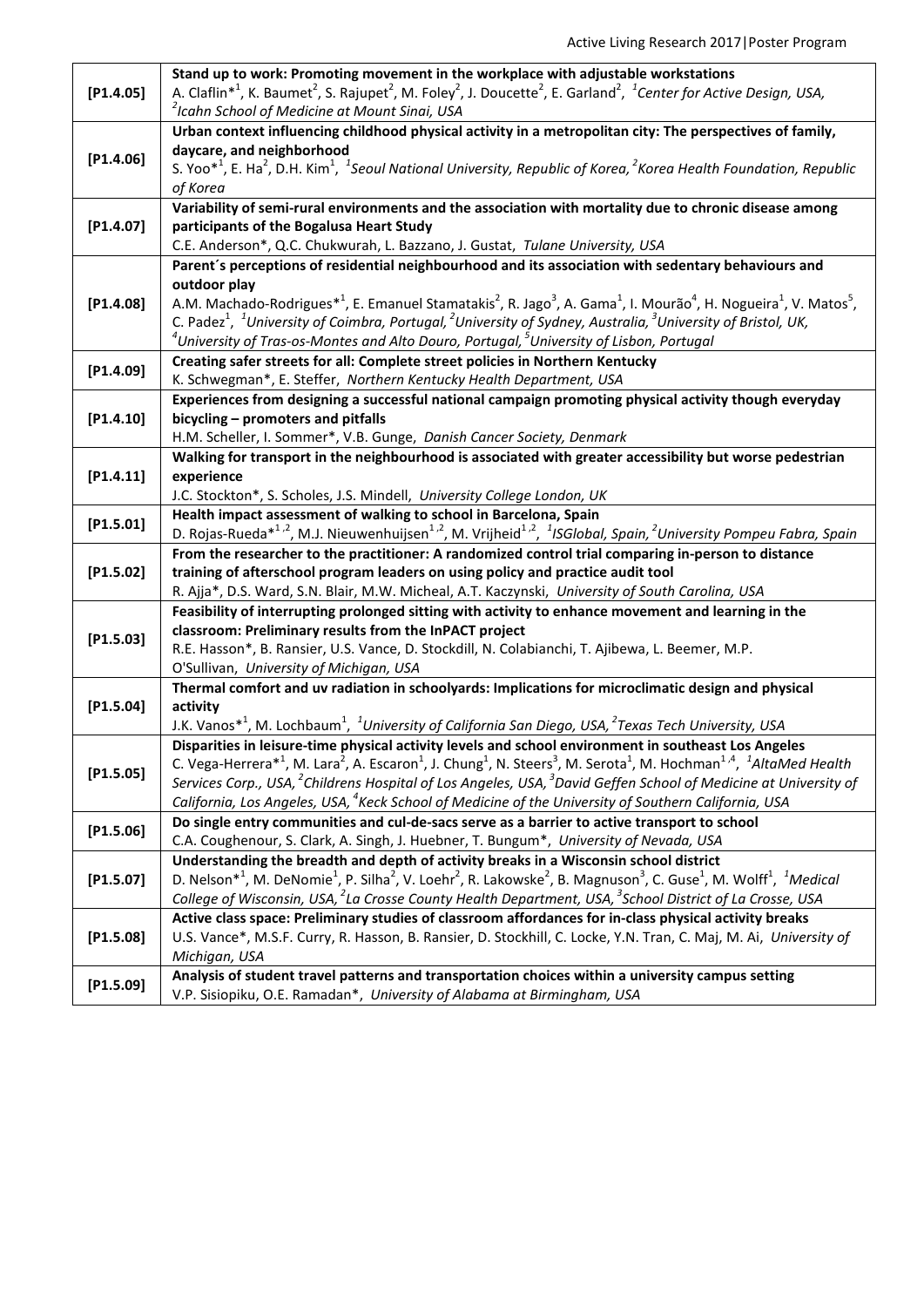## **Poster Session 2 Monday, 27 February – 15.00-17.00 Room - Grand Ballroom Salons A-D**

|           | Area deprivation, sport facilities, children's sport activity - analysing harmful interactions in Lisbon,                                                                                                                                                                                                                                          |
|-----------|----------------------------------------------------------------------------------------------------------------------------------------------------------------------------------------------------------------------------------------------------------------------------------------------------------------------------------------------------|
| [P2.1.01] | Portugal                                                                                                                                                                                                                                                                                                                                           |
|           | H. Nogueira $*^{1,2}$ , A. Gama <sup>2,5</sup> , A. Machado-Rodrigues <sup>2,6</sup> , I. Mourão <sup>3,4</sup> , V. Rosado Marques <sup>5,2</sup> , C. Padez <sup>1</sup>                                                                                                                                                                         |
|           | $n^2$ , <sup>1</sup> University of Coimbra, Portugal, <sup>2</sup> Research Centre for Anthropology and Health (CIAS), Portugal,<br>$3$ University of Trás-os-Montes, Portugal, $4$ Research Centre on Health and Human Development (CIDESD),                                                                                                      |
|           | Portugal, <sup>5</sup> University of Lisbon, Portugal, <sup>6</sup> High Education School of Viseu, Portugal                                                                                                                                                                                                                                       |
|           | Positioning local parks and recreation as preventive public health providers - identifying the modifiable                                                                                                                                                                                                                                          |
| [P2.1.02] | health factors for prioritization and practice                                                                                                                                                                                                                                                                                                     |
|           | T.L. Penbrooke <sup>*1,2</sup> , M.B. Edwards <sup>1</sup> , <sup>1</sup> NCSU, USA, <sup>2</sup> GP RED, USA                                                                                                                                                                                                                                      |
| [P2.1.03] | Park perceptions by users of high- and low-poverty neighborhood parks- from the national study of                                                                                                                                                                                                                                                  |
|           | neighborhood parks                                                                                                                                                                                                                                                                                                                                 |
|           | D. Cohen* <sup>1</sup> , B. Han <sup>1</sup> , C. Nagel <sup>2</sup> , T. Marsh <sup>1</sup> , S. Williamson <sup>1</sup> , L. Raaen <sup>1</sup> , C. Vaughan <sup>1</sup> , S. Katta <sup>2</sup> , P. Harnik <sup>3</sup> , T.                                                                                                                  |
|           | McKenzie <sup>4</sup> , <sup>1</sup> RAND Corp, USA, <sup>2</sup> City Parks Alliance, USA, <sup>3</sup> Trust for Public Land, USA, <sup>4</sup> SDSU, USA                                                                                                                                                                                        |
|           | Using the Public Open Space Attributable Index tool to assess children's public open space use and access                                                                                                                                                                                                                                          |
|           | by independent mobility                                                                                                                                                                                                                                                                                                                            |
| [P2.1.04] | M. Chaudhury <sup>*1</sup> , M. Oliver <sup>2</sup> , H.M. Badland <sup>3</sup> , N. Garrett <sup>1</sup> , K. Witten <sup>4</sup> , <sup>1</sup> AUT Univeristy, New Zealand, <sup>2</sup> The                                                                                                                                                    |
|           | Univeristy of Auckland, New Zealand, <sup>3</sup> The University of Melbourne, Australia, <sup>4</sup> Massey University, New<br>Zealand                                                                                                                                                                                                           |
|           | Linking health and community design to promote physical activity through green infrastructure                                                                                                                                                                                                                                                      |
| [P2.1.05] | J. Winslow, Winslow Associates, USA                                                                                                                                                                                                                                                                                                                |
|           | Happiness, health, and walkability: An analysis of small cities                                                                                                                                                                                                                                                                                    |
| [P2.1.06] | S.A. Aytur <sup>*1</sup> , C. Jolejole-Foreman <sup>1</sup> , C. Carlson <sup>2</sup> , S. Rogers <sup>3</sup> , <sup>1</sup> University of New Hampshire, USA, <sup>2</sup> Merrimack                                                                                                                                                             |
|           | College, USA, <sup>3</sup> Plymouth State University, USA                                                                                                                                                                                                                                                                                          |
|           | The impact of park access on leisure time and transport physical activity among younger and older adults                                                                                                                                                                                                                                           |
|           | living in urban settings                                                                                                                                                                                                                                                                                                                           |
| [P2.1.07] | S. Guilcher <sup>1,3</sup> , J. Polsky <sup>2,5</sup> , G.S. Fazli* <sup>2,4</sup> , P. Gozdyra <sup>2,3</sup> , J. Luo <sup>3</sup> , G.L. Booth <sup>2,3</sup> , <sup>1</sup> Leslie Dan School of Pharmacy,<br>Canada, <sup>2</sup> Centre for Urban Health Solutions, Canada, <sup>3</sup> Institute for Clinical Evaluative Sciences, Canada, |
|           | $^4$ Institute of Health Policy Management and Evaluation, Canada, $^5$ Dalla Lana School of Public Health, Canada                                                                                                                                                                                                                                 |
|           | SPARK schoolyard parks: Strategically addressing parks access gaps                                                                                                                                                                                                                                                                                 |
| [P2.1.08] | K. Ownby <sup>1</sup> , B. Shuaker <sup>*2</sup> , <sup>1</sup> SPARK School Park Program, USA, <sup>2</sup> The Trust for Public Land, USA                                                                                                                                                                                                        |
| [P2.1.09] | "A safe, traffic-free place": Active living and user experience at the tanglefoot trail                                                                                                                                                                                                                                                            |
|           | M.W. Seymour*, P. Summerlin, Mississippi State University, USA                                                                                                                                                                                                                                                                                     |
| [P2.2.01] | Evidence for action: Investigator-initiated research to build a culture of health                                                                                                                                                                                                                                                                  |
|           | E. Hagan, University of California, USA                                                                                                                                                                                                                                                                                                            |
| [P2.2.02] | The Influence of Micro-aggression on Muslim Women's walking behaviour                                                                                                                                                                                                                                                                              |
|           | M. Mohebbi $*^{1,2}$ , C. Chifos <sup>1</sup> , A. Linders <sup>1</sup> , <sup>1</sup> University of Cincinnati, USA, <sup>2</sup> Planning Communities LLC, USA<br>A qualitative study of workplace programs and policies that promote physical activity                                                                                          |
| [P2.2.03] | K.M. Pollack*, M. Bailey, Johns Hopkins Bloomberg School of Public Health, USA                                                                                                                                                                                                                                                                     |
|           | Open streets research to open source tools: A knowledge translation project                                                                                                                                                                                                                                                                        |
| [P2.2.04] | A. Bird, 8 80 Cities, Canada                                                                                                                                                                                                                                                                                                                       |
|           | Understanding the relation between physical activity and the built environment: What is the role of                                                                                                                                                                                                                                                |
| [P2.2.05] | neighborhood capitalization?                                                                                                                                                                                                                                                                                                                       |
|           | D. Salvo* <sup>1</sup> , L. Yarnell <sup>2</sup> , H.S. Brown <sup>1</sup> , <sup>1</sup> University of Texas School of Public Health, USA, <sup>2</sup> American Institutes for                                                                                                                                                                   |
|           | Research, USA                                                                                                                                                                                                                                                                                                                                      |
|           | Osteoarthritis action alliance supports community-based organizations to increase physical activity for                                                                                                                                                                                                                                            |
| [P2.2.06] | people with arthritis                                                                                                                                                                                                                                                                                                                              |
|           | K.R. Ambrose <sup>*1,2</sup> , Y.M. Golightly <sup>1,2</sup> , L.F. Callahan <sup>1,2</sup> , <sup>1</sup> Osteoarthritis Action Alliance, USA, <sup>2</sup> University of North                                                                                                                                                                   |
|           | Carolina at Chapel Hill, USA<br>Prioritizing investments in neighborhood for improving regional health outcomes: A Quasi-longitudinal                                                                                                                                                                                                              |
| [P2.2.07] | study of Atlanta and its suburbs                                                                                                                                                                                                                                                                                                                   |
|           | B. Woo Koo, N. Botchwey*, S. Guhathakurta, Georgia Institute of Technology, USA                                                                                                                                                                                                                                                                    |
| [P2.2.08] | Gathering local data on participation of people with disabilities in health promotion to further local                                                                                                                                                                                                                                             |
|           | community health planning                                                                                                                                                                                                                                                                                                                          |
|           | Y. Eisenberg, University of Illinois at Chicago, USA                                                                                                                                                                                                                                                                                               |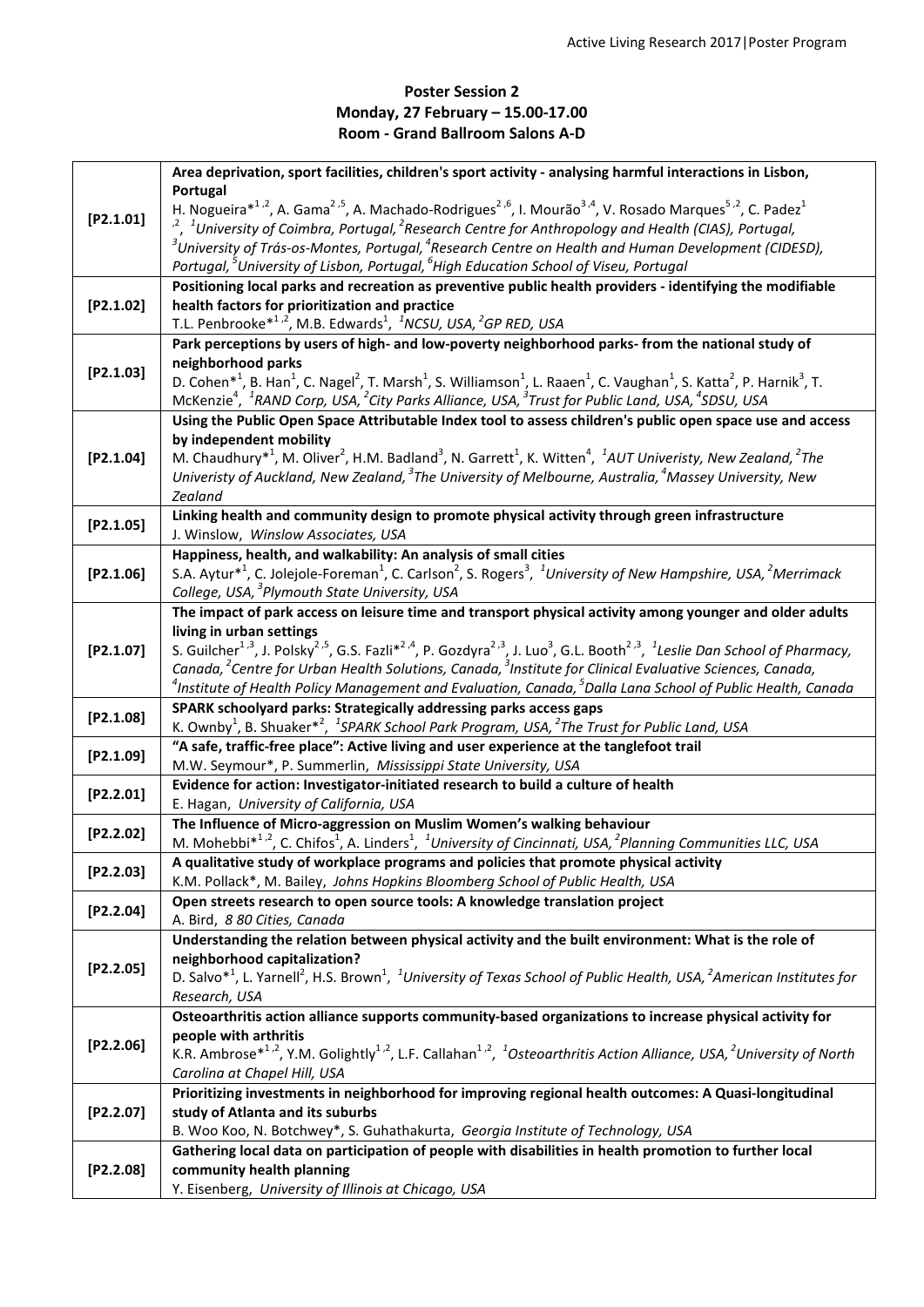|           | Are community organizations ready to make changes to support physical activity for people with                                                                                                                      |
|-----------|---------------------------------------------------------------------------------------------------------------------------------------------------------------------------------------------------------------------|
| [P2.2.09] | disabilities?                                                                                                                                                                                                       |
|           | Y. Eisenberg <sup>1</sup> , K.A. Vanderbom <sup>*1</sup> , <sup>1</sup> University of Illinois at Chicago, USA, <sup>2</sup> University of Alabama at                                                               |
|           | Birmingham, USA                                                                                                                                                                                                     |
| [P2.2.10] | Play=physical activity by stealth                                                                                                                                                                                   |
|           | R. Cowper*, A. Johnstone, University of Strathclyde, UK                                                                                                                                                             |
| [P2.2.11] | The relationship between walkability and gestational diabetes among women living in the Greater Toronto                                                                                                             |
|           | Area, 2002-2014                                                                                                                                                                                                     |
|           | G.L. Booth <sup>*1,2</sup> , J. Luo <sup>3</sup> , A.L. Park <sup>1,3</sup> , D.S. Feig <sup>2,3</sup> , R. Moineddin <sup>2,3</sup> , J.G. Ray <sup>1,2</sup> , <sup>1</sup> Centre for Urban Health               |
|           | Solutions, Canada, <sup>2</sup> University of Toronto, Canada, <sup>3</sup> Institute for Clinical Evaluative Sciences, Canada                                                                                      |
|           | Working to make the world's number one destination city a livable city for residents: Lessons from active                                                                                                           |
| [P2.2.12] | transportation advocacy in Charleston, SC.                                                                                                                                                                          |
|           | D.B. Bornstein <sup>1</sup> , W.J. Davis <sup>*1</sup> , K.T. Brown <sup>1</sup> , S. Brennan <sup>2</sup> , <sup>1</sup> The Citadel, USA, <sup>2</sup> Charleston Moves, USA                                      |
| [P2.2.13] | Exploring how significant life course events could impact physical activity of Chinese elderly                                                                                                                      |
|           | K.W.N. Wong <sup>1</sup> , S.T. Kwok <sup>*2</sup> , <sup>1</sup> The Open University of Hong Kong, Hong Kong, <sup>2</sup> Vocational Training Council,                                                            |
|           | Hong Kong                                                                                                                                                                                                           |
| [P2.2.14] | Evaluating a bicycle policy to promote girls' education in the Indian state of Bihar                                                                                                                                |
|           | S.G. Zieff, San Francisco State University, USA                                                                                                                                                                     |
|           | Creating active-friendly communities and schools                                                                                                                                                                    |
| [P2.2.15] | S. Welch <sup>1,2</sup> , M. Mason <sup>1,4</sup> , K. Nickele <sup>*1,2</sup> , G. Massuda Barnett <sup>3</sup> , S. Seweryn <sup>3</sup> , <sup>1</sup> Consortium to Lower Obesity in                            |
|           | Chicago Children, USA, <sup>2</sup> Ann & Robert H. Lurie Children's Hospital of Chicago, USA, <sup>3</sup> Cook County Department                                                                                  |
|           | of Public Health, USA, <sup>4</sup> Northwestern University, USA                                                                                                                                                    |
|           | Increasing student physical activity through enhanced physical education                                                                                                                                            |
| [P2.3.01] | S. Welch <sup>1,2</sup> , M. Mason <sup>1,4</sup> , G. Massuda Barnett <sup>3</sup> , K. Nickele <sup>*1,2</sup> , S. Seweryn <sup>3</sup> , <sup>1</sup> Consortium to Lower Obesity in                            |
|           | Chicago Children, USA, <sup>2</sup> Ann & Robert H. Lurie Children's Hospital of Chicago, USA, <sup>3</sup> Cook County Department                                                                                  |
|           | of Public Health, USA, <sup>4</sup> Northwestern University, USA                                                                                                                                                    |
| [P2.3.02] | Predictors of implementation of brief physical activity breaks in elementary school classrooms                                                                                                                      |
|           | L. Turner*, H. Calvert, T.G. Johnson, Boise State University, USA                                                                                                                                                   |
|           | Gender and age disparities in steps accrued during the school day                                                                                                                                                   |
| [P2.3.03] | H. Calvert <sup>*1</sup> , L. Turner <sup>1</sup> , T. Johnson <sup>1</sup> , M. Mahar <sup>2</sup> , <sup>1</sup> Boise State University, USA, <sup>2</sup> San Diego State University,                            |
|           | <b>USA</b>                                                                                                                                                                                                          |
|           | Characteristics of school-level wellness teams and the implementation of physical activity-promoting                                                                                                                |
| [P2.3.04] | policies and practices                                                                                                                                                                                              |
|           | H. Lane*, D. Rubio, R. Deitch, E. Hager, University of Maryland Medical Center, USA                                                                                                                                 |
|           | Loose parts play: Changing the nature of outdoor playgrounds for children with disabilities                                                                                                                         |
| [P2.3.05] | S. Wyver <sup>*1</sup> , A. Bundy <sup>2,3</sup> , G. Naughton <sup>4</sup> , J. Ragen <sup>3</sup> , P. Tranter <sup>5</sup> , K. Beetham <sup>3</sup> , M. Villeneuve <sup>3</sup> , G. Spencer <sup>3</sup> , J. |
|           | Simpson <sup>3</sup> , <sup>1</sup> Macquarie University, Australia, <sup>2</sup> Colorado State University, USA, <sup>3</sup> University of Sydney, Australia,                                                     |
|           | $^4$ Australian Catholic University, Australia, $^5$ University of New South Wales, Australia                                                                                                                       |
|           | Feasibility of classroom-based "walkabout" physical activities and impact on classroom engagement in                                                                                                                |
| [P2.3.06] | prek to 2 <sup>nd</sup> grade students                                                                                                                                                                              |
|           | S. Vazou* <sup>1</sup> , K. Long <sup>1</sup> , M. Wille <sup>1</sup> , K. Lakes <sup>2</sup> , <sup>1</sup> lowa State University, USA, <sup>2</sup> University of California, USA                                 |
|           | The contribution of the home and school locations and urban characteristics to teenagers' active lifestyles                                                                                                         |
| [P2.3.07] | C. Després* <sup>1</sup> , N. Bachiri <sup>4</sup> , N. Alméras <sup>2,1</sup> , V. Drapeau <sup>1,2</sup> , M. Després <sup>3</sup> , <sup>1</sup> Université Laval, Canada, <sup>2</sup> Centre de                |
|           | recherche de l'Institut universitaire de cardiologie et de pneumologie de Québec, Canada, 3Université de<br>Montréal, Canada, <sup>4</sup> Communauté métropolitaine de Québec, Canada                              |
|           | Educator active living focused personal development initiative: Evaluation of an intervention to increase                                                                                                           |
| [P2.3.08] | physical literacy and physical activity among rural early childhood educators and children in their care                                                                                                            |
|           | A. Froehlich Chow*, M.L. Humbert, University of Saskatchewan, Canada                                                                                                                                                |
|           | A social return on investment analysis of a physical activity and nutrition intervention implemented in                                                                                                             |
| [P2.4.01] | <b>Canadian early learning centers</b>                                                                                                                                                                              |
|           | A. Froehlich Chow*, N. Sari, N. Muhajarine, University of Saskatchewan, Canada                                                                                                                                      |
|           | Family dog ownership, parental perceived built environment measures, and physical activity levels among                                                                                                             |
|           | Washington, D.C. area children                                                                                                                                                                                      |
| [P2.4.02] | L.M. Rodkey <sup>*1</sup> , C. Grisham <sup>2</sup> , R. Ray <sup>1</sup> , B.E. Saelens <sup>3,4</sup> , J.D. Roberts <sup>1</sup> , <sup>1</sup> University of Maryland, USA, <sup>2</sup> Austin Peay            |
|           | State University, USA, <sup>3</sup> University of Washington, USA, <sup>4</sup> Seattle Children's Research Institute, USA                                                                                          |
|           | Analysis and geospatial mapping of shared physical activity space within Pasadena, TX                                                                                                                               |
| [P2.4.03] | S. Stasi*, J.O. Spengler, J. Maddock, O. Baber, Texas A&M University, USA                                                                                                                                           |
|           | Reducing child asthma disparities: Investigating the relationship between physical activity and quality of                                                                                                          |
| [P2.4.04] | life among at-risk youth                                                                                                                                                                                            |
|           | H.A. Yates*, T. Flakes, K. Hernlen, G.M. Besenyi, Augusta University, USA                                                                                                                                           |
|           |                                                                                                                                                                                                                     |